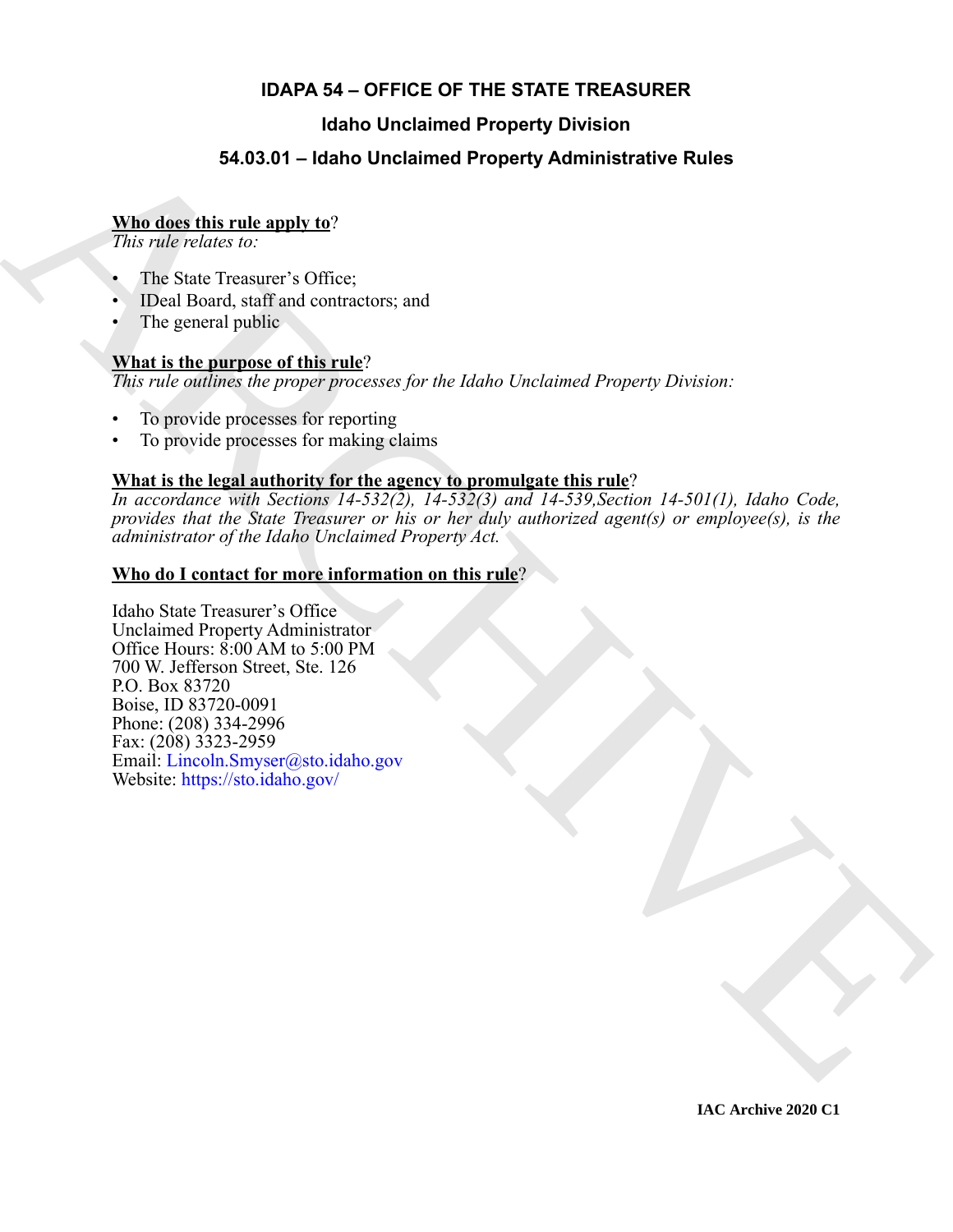# *Table of Contents*

## **54.03.01 – Idaho Unclaimed Property Administrative Rules**<br>
000. Tap And Scope (Rule 001).<br>
000. Tap And Scope (Rule 001).<br>
020. Tap And Scope (Rule 001).<br>
020. Tap And Scope (Rule 001).<br>
030. Tap And Scope (Rule 002).<br>
0 **54.03.01 – Idaho Unclaimed Property Administrative Rules** 000. Legal Authority (Rule 000). ............................................................................... 3 001. Title And Scope (Rule 001). .............................................................................. 3 002. Office – Office Hours – Street And Mailing Addresses – Web Site Address – Phone And Facsimile Numbers – E-Mail Address (Rule 002). ......................... 3 003. Unclaimed Expenses And Checks (Rule 003). ................................................. 3 004. -- 009. (Reserved) .............................................................................................. 3 010. Definitions (Rule 010). ...................................................................................... 3 011. Property Presumed Abandoned General Rule (Rule 011). ............................... 3 012. General Rules For Taking Custody Of Unclaimed Property (Rule 012). .......... 4 013. Service Charges And Interest (Rule 013). ........................................................ 4 014. Contents Of Safe Deposit Box Or Other Safekeeping Repository (Rule 014). . 5 015. Report Of Abandoned Property (Rule 015). ...................................................... 5 016. Filing A Claim With Administrator (Rule 016). ................................................... 5 017. Additions And Penalties (Rule 017). ................................................................. 6 018. Agreement To Locate Reported Property (Rule 018). ...................................... 6 019. Payment Of Abandoned Property (Rule 019). .................................................. 6 020. Welfare And Pension Plans Covered Under ERISA (Rule 020). ...................... 6 021. Property Held For Deceased Owners (Rule 021). ............................................ 6 022. -- 999. (Reserved) .............................................................................................. 7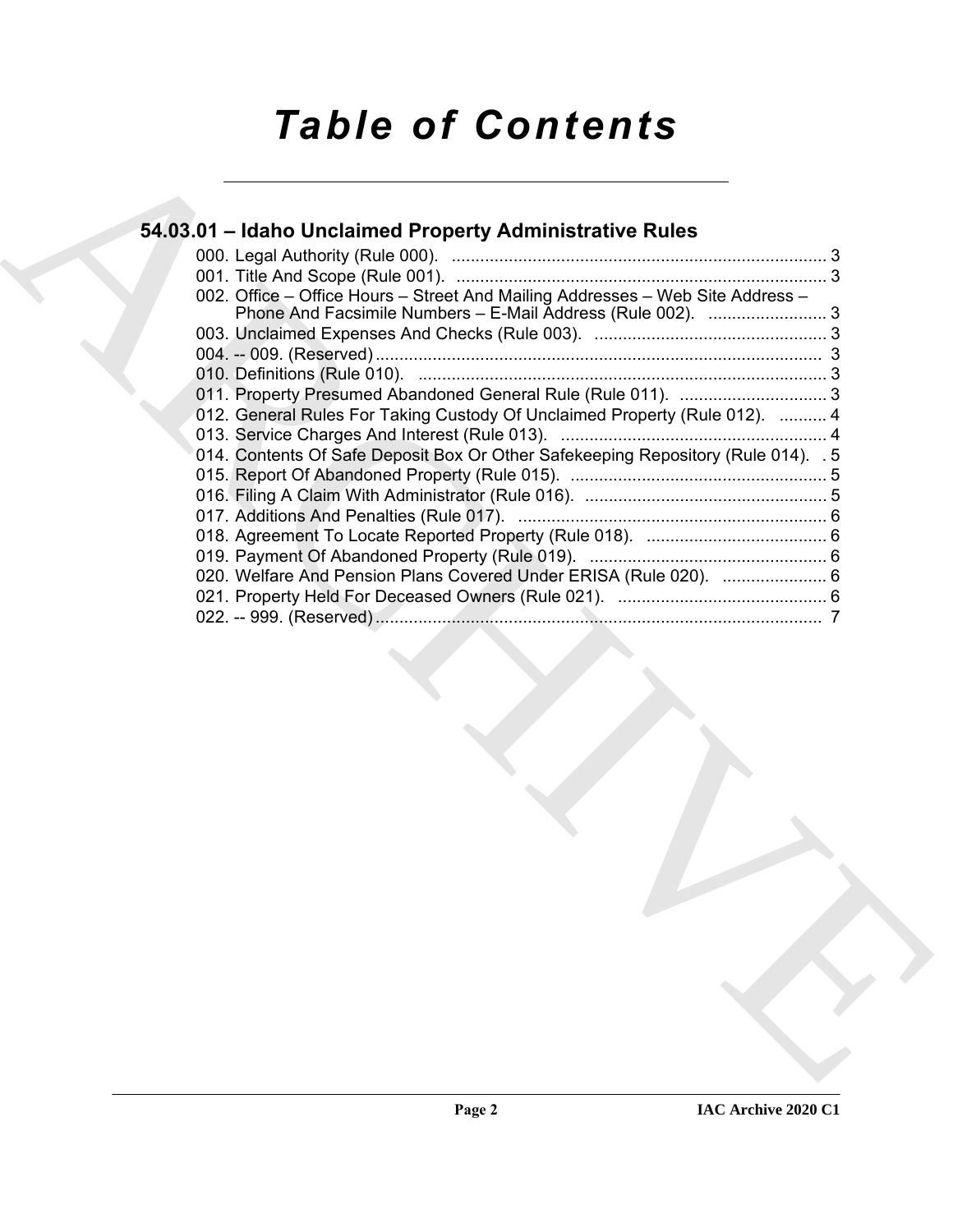#### **54.03.01 – IDAHO UNCLAIMED PROPERTY ADMINISTRATIVE RULES**

#### <span id="page-2-11"></span><span id="page-2-1"></span><span id="page-2-0"></span>**000. LEGAL AUTHORITY (RULE 000).**

In accordance with Sections 14-532(2), 14-532(3), and 14-539, Idaho Code, the State Treasurer has authority to promulgate rules implementing the provisions of the Idaho Unclaimed Property Act. Section 14-501(1), Idaho Code, provides that the State Treasurer, or his or her duly authorized agent(s) or employee(s), is the administrator of the Idaho Unclaimed Property Act. (3-20-20)

#### <span id="page-2-14"></span><span id="page-2-2"></span>**001. TITLE AND SCOPE (RULE 001).**

These rules are titled IDAPA 54.03.01, "Idaho Unclaimed Property Administrative Rules." These rules shall be construed to reach the full jurisdictional extent of the state of Idaho's authority to take custody of any unclaimed<br>property pursuant to Section 14-503(3)(b), Idaho Code. (3-20-20) property pursuant to Section  $14-503(3)(b)$ , Idaho Code.

#### <span id="page-2-12"></span><span id="page-2-3"></span>**002. OFFICE – OFFICE HOURS – STREET AND MAILING ADDRESSES – WEB SITE ADDRESS – PHONE AND FACSIMILE NUMBERS – E-MAIL ADDRESS (RULE 002).**

**01. Main Office**. The State Treasurer's main office is located at 700 West Jefferson Street, Boise, Idaho 83702. The correspondence mailing address is P.O. Box 83720, Boise, Idaho 83720-0091. The State Treasurer's Website is https://sto.idaho.gov. The telephone number is (208) 334-3200 and the facsimile number is (208) 332-2959. The State Treasurer's offices are open from 8 a.m. to 5 p.m. Monday through Friday except for legal holidays. (4-11-06)

**02. Unclaimed Property's Address and Phone Numbers**. The Unclaimed Property office is located at 304 North 8th Street, Boise, Idaho 83702. The correspondence mailing address is P.O. Box 83720, Boise, Idaho 83720-9101. The telephone number is (208) 332-2942, or toll free at 1-877-388-2942. The facsimile number is (208) 332-2970. The e-mail address for the Unclaimed Property office is UPCGeneralQuestions@sto.idaho.gov. (4-11-06)

#### <span id="page-2-15"></span><span id="page-2-4"></span>**003. UNCLAIMED EXPENSES AND CHECKS (RULE 003).**

La excession sui Society et 1492/23, 1493/23, and 1492/23, bis Color de Los Constructions and the society of 1492, and 1492, and 1492, and 1492 and 1492 and 1492 and 1492 and 1492 and 1492 and 1492 and 1492 and 1492 and Intangible property required to be reported and delivered to the state includes outstanding or unclaimed expense and vendor checks, payroll checks, claim checks or drafts or other miscellaneous checks and drafts. The term "check" also includes items referred to as "warrants." The term "payroll" includes commissions and any other form of monetary payment to an employee in exchange for services. If the payee has disclaimed ownership, the holder must retain a confirmation letter signed by the payee stating that the amount the holder is showing for them is not due and owing and is to remain on the books of the holder for audit purposes. (4-4-13) owing and is to remain on the books of the holder for audit purposes.

<span id="page-2-17"></span>**01.** Confirmation. A confirmation letter by the payee which claims that the amount is due and owing to the payee should be accompanied by a facsimile instrument issued by the holder in payment of the amount due and owing before the account will be considered not abandoned. (8-24-94)

<span id="page-2-16"></span>**02. Clearance**. A confirmation letter signed by the payee which states that the amount is not due and owing to the payee will be deemed sufficient to relieve the holder of the liability even if the check with which the holder paid the liability has not yet cleared the holder's bank. (7-1-98)

#### <span id="page-2-5"></span>**004. -- 009. (RESERVED)**

#### <span id="page-2-8"></span><span id="page-2-6"></span>**010. DEFINITIONS (RULE 010).**

The definitions in Section 14-501, Idaho Code, and the following apply to terms used in these rules: (3-20-20)

<span id="page-2-9"></span>**01. Credit Memo**. Credit Memo shall include all types of refunds and credit balances unless specified elsewhere in Title 14, Chapter 5, Idaho Code. (7-1-93)

**02. Return and Tax**. Section 14-532, Idaho Code, incorporates several statutes from Title 63, Chapter 30, Idaho Code, into the Unclaimed Property Act. The words "return" and "tax" from Title 63, Chapter 30, Idaho Code, when applied to the Unclaimed Property Act are defined as follows: (4-2-08) Code, when applied to the Unclaimed Property Act are defined as follows:

- <span id="page-2-10"></span>**a.** The word "return" means the report required by Section 14-517, Idaho Code.  $(4-2-08)$
- <span id="page-2-13"></span>**b.** The word "tax" means property presumed abandoned as described by Section 14-502, Idaho Code.  $(4-2-08)$

#### <span id="page-2-7"></span>**011. PROPERTY PRESUMED ABANDONED GENERAL RULE (RULE 011).**

An owner's interest may be converted only with the owner's consent or by operation of law. (7-1-93)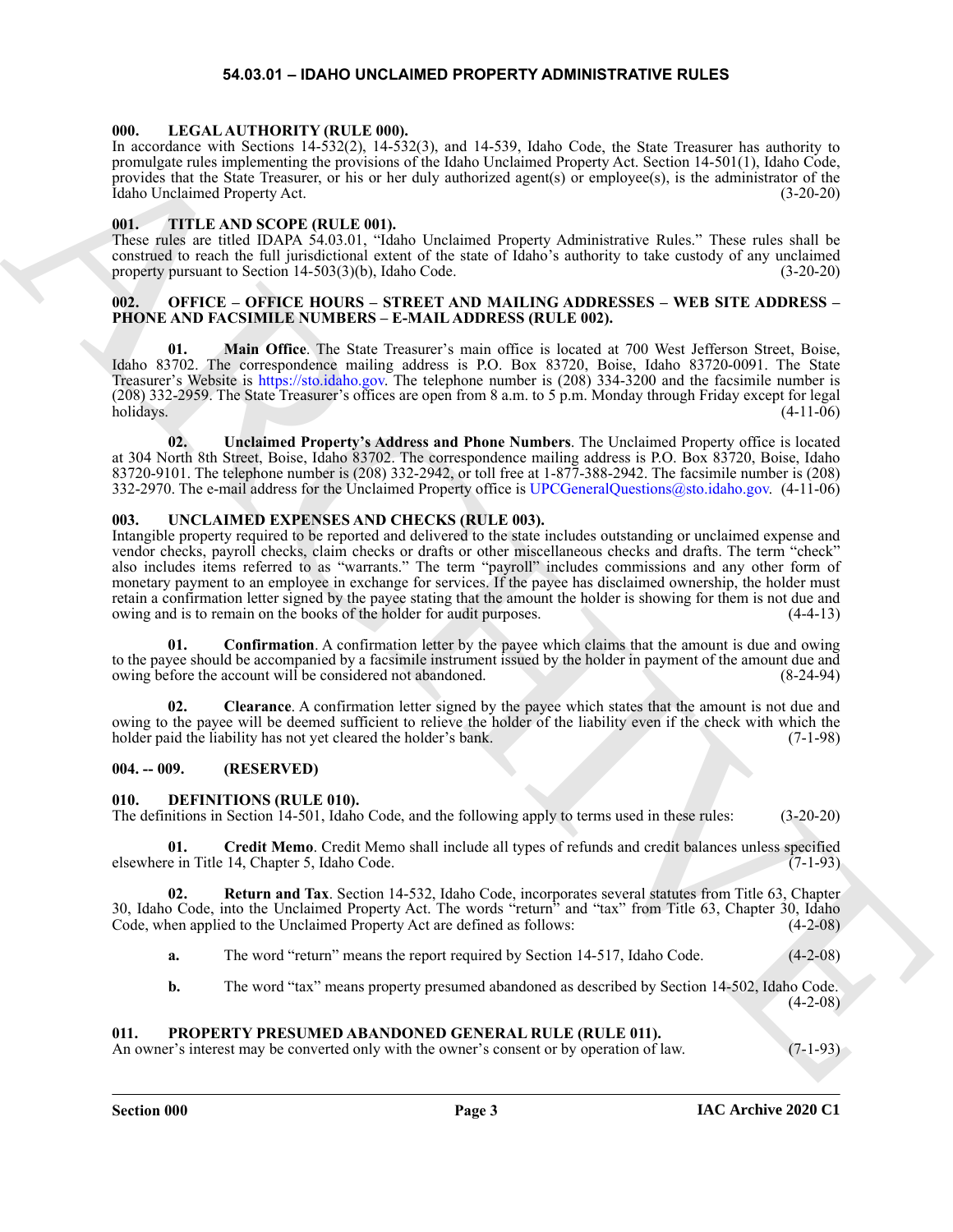| <b>IDAHO ADMINISTRATIVE CODE</b>     | IDAPA 54.03.01                  |
|--------------------------------------|---------------------------------|
| <b>Office of the State Treasurer</b> | <b>Unclaimed Property Rules</b> |

<span id="page-3-5"></span>**01. Books of Holder**. Property presumed abandoned includes items that have been converted to income, reversed back to the account upon which the check or draft was drawn or any other method used to convert the unclaimed property to an asset of the holder. The books and records of the holder shall provide presumptive evidence of the existence of such intangible property. Evidence which may rebut any presumption arising from the books and records of the holder may include stop payment orders or items that can be verified as accounting errors or which establish that the original check or draft was issued in error or reissued to the original payee.  $(8-24-94)$ 

**02. Holding Period Determined by Type of Liability**. The allowable holding period shall be determined by the type of liability, or property payable, not the method of payment. For example, an uncleared cashier's check that paid wages would be reportable after one (1) year. (8-24-94)

<span id="page-3-7"></span><span id="page-3-6"></span>**03. Notice**. (7-1-98)

**a.** A notice must be mailed by a holder pursuant to Section 14-517, Idaho Code, to an owner at the last known address, according to the records of the holder. (7-1-98)

**b.** Return of the notice by the Postal Service or other delivery service for any reason will create a presumption of abandonment. To overcome the presumption, the apparent owner must provide to the holder a statement that meets the requirements of Section 14-517, Idaho Code. (7-1-98)

**c.** A notice that has been signed by the apparent owner and returned to the holder shall be retained by the retained by the apparent owner and returned to the holder shall be retained by the retained by the retained by th the holder for seven  $(7)$  years after the year in which the property would have become reportable.

#### <span id="page-3-3"></span><span id="page-3-2"></span><span id="page-3-0"></span>**012. GENERAL RULES FOR TAKING CUSTODY OF UNCLAIMED PROPERTY (RULE 012).**

Office of the Sine Property Roll of the state of the state of the state of the state of the state of the state of the state of the state of the state of the state of the state of the state of the state of the state of the **01. In General**. Under the rule established by the United States Supreme Court in Texas v. New Jersey, 379 U.S. 674 (1965), a holder of unclaimed property must report and remit that property to the state of the owner's last known address as shown in the holder's books and records. If the holder does not have a last known address for the owner, then the holder must report and remit the property to the state where the holder is incorporated. The unclaimed property laws of the state where the property is reportable govern the holding period and what is reportable. (7-1-98) reportable. (7-1-98)

<span id="page-3-4"></span>**02. Reciprocity Agreements**. A holder located in Idaho may report and remit property reportable to another state to the administrator of the Idaho Unclaimed Property Act if there are ten (10) or fewer properties to report with a value of one thousand dollars (\$1,000) or less, and the other state allows for reciprocity. If property reportable to another state is reported and remitted to the administrator, that property will be transferred to the other state in accordance with the reciprocity agreement. (4-4-13)

#### <span id="page-3-8"></span><span id="page-3-1"></span>**013. SERVICE CHARGES AND INTEREST (RULE 013).**

<span id="page-3-12"></span>**01. Service Charges**. Funds which are reportable to the administrator are required by the act to be transmitted to the administrator. Deductions for service charges incurred after the report date are contrary to the statute requiring delivery of all reportable amounts. Holders deducting such charges will be subject to proceedings to collect the deficiency and any applicable penalty and interest. (7-1-93) collect the deficiency and any applicable penalty and interest.

<span id="page-3-11"></span>**02. Interest**. Interest accruing on reportable amounts is payable in addition to the reportable amounts, unless the holder and owner have a contract, meeting the criteria of the act and providing for cessation of interest. Funds which are received as non-interest bearing as a result of such contracts will be non-interest bearing when claimed by the owner. (7-1-93) claimed by the owner.

<span id="page-3-9"></span>**03. Burden of Proof**. The burden of proof of proper notice is on the holder. The holder shall maintain a record of any notice of charges imposed or interest cessation. (7-1-93)

<span id="page-3-10"></span>**04. Holding Period**. Communication from an owner of a dormant savings account stating his desire to maintain the account will restart the allowable holding period. The notice must be from the owner or the owner's duly authorized agent, provided that the agent is not also the holder. (7-1-93)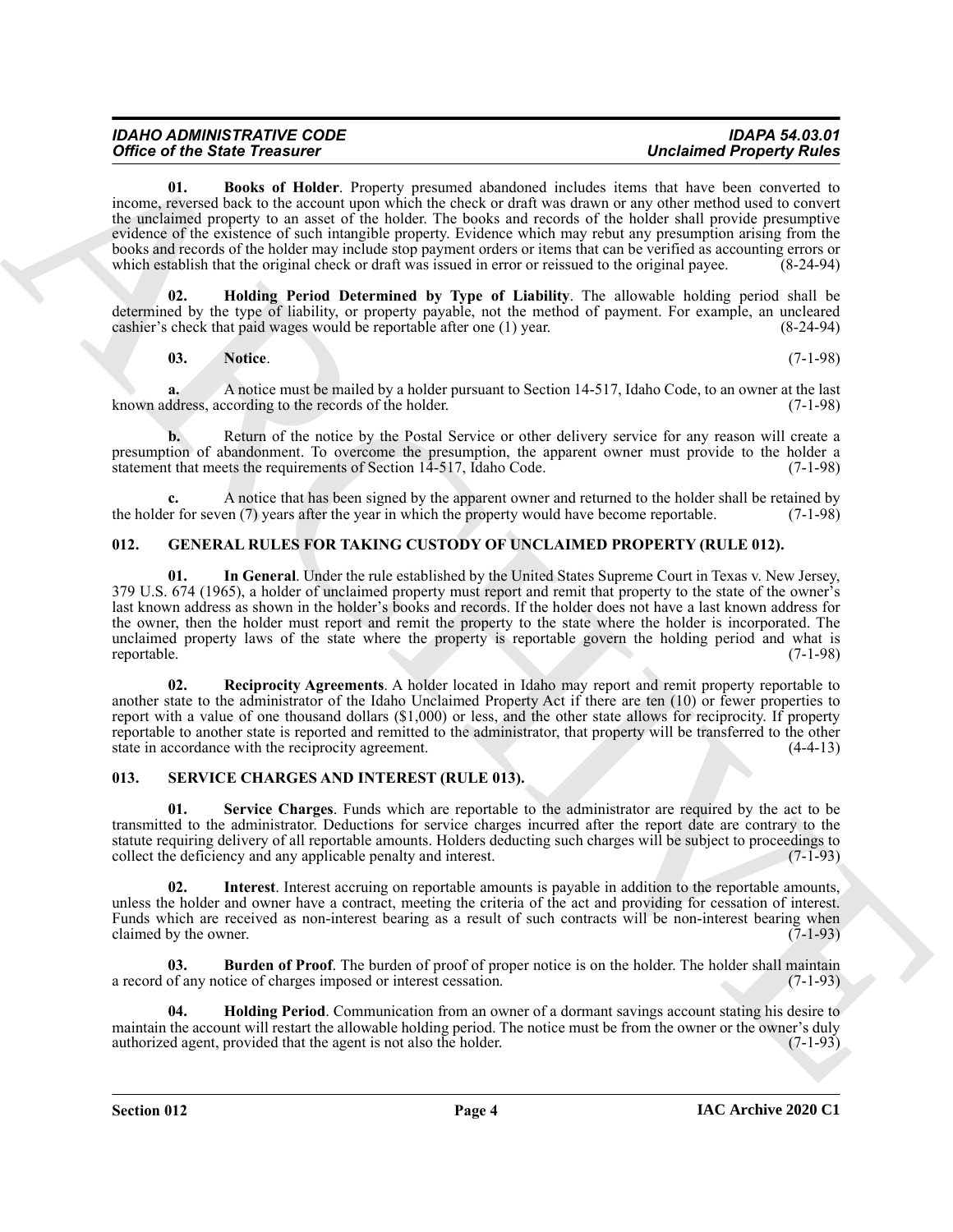#### <span id="page-4-3"></span><span id="page-4-0"></span>**014. CONTENTS OF SAFE DEPOSIT BOX OR OTHER SAFEKEEPING REPOSITORY (RULE 014).**

#### <span id="page-4-10"></span><span id="page-4-8"></span><span id="page-4-7"></span><span id="page-4-1"></span>**015. REPORT OF ABANDONED PROPERTY (RULE 015).**

#### <span id="page-4-9"></span><span id="page-4-6"></span><span id="page-4-5"></span><span id="page-4-4"></span><span id="page-4-2"></span>**016. FILING A CLAIM WITH ADMINISTRATOR (RULE 016).**

|                                       | <b>Office of the State Treasurer</b>                                                                           | <b>Unclaimed Property Rules</b>                                                                                                                                                                                                                                                                                                                                                                                                                                                                                                                                         |
|---------------------------------------|----------------------------------------------------------------------------------------------------------------|-------------------------------------------------------------------------------------------------------------------------------------------------------------------------------------------------------------------------------------------------------------------------------------------------------------------------------------------------------------------------------------------------------------------------------------------------------------------------------------------------------------------------------------------------------------------------|
| 014.<br>transportation companies.     |                                                                                                                | CONTENTS OF SAFE DEPOSIT BOX OR OTHER SAFEKEEPING REPOSITORY (RULE 014).<br>All tangible and intangible property held in a safe deposit box or any other safekeeping repository in this state in the<br>ordinary course of the holder's business and proceeds resulting from the sale of the property permitted by other law,<br>which remains unclaimed by the owner for the period allowed in Section 14-516, Idaho Code, is presumed<br>abandoned. Safekeeping repositories include boxes, lockers, and safes made available by hospitals, hotels, and<br>$(7-1-93)$ |
| 015.                                  | REPORT OF ABANDONED PROPERTY (RULE 015).                                                                       |                                                                                                                                                                                                                                                                                                                                                                                                                                                                                                                                                                         |
| 01.                                   | treated as filed in compliance with Section 14-517, Idaho Code.                                                | Incomplete Report. A report filed with the office of the State Treasurer must meet the<br>requirements of a valid tax return as set out in Section 14-517, Idaho Code. A report that does not meet the statutory<br>requirements may be returned to the holder as incomplete. Any report returned to the holder as incomplete will not be<br>$(5-8-09)$                                                                                                                                                                                                                 |
| 02.                                   | property will not be accepted. The administrator will remit the funds to the appropriate state.                | Voluntary Payments of Unclaimed Property. A holder who voluntarily reports and remits any<br>intangible property, as defined in Section 14-501, Idaho Code, with a total value of fifty dollars (\$50) or less to the<br>administrator is relieved of all liability in accordance with Section 14-520, Idaho Code, as long as the owner name or<br>other identifying information about the rightful owner is included in the report. Aggregate amounts of unclaimed<br>$(4-4-13)$                                                                                       |
| 03.                                   | value of the underlying shares belonging to the apparent owner is more than fifty dollars (\$50).              | Underlying Shares and Cumulative Dividends. The holder must report and remit total<br>cumulative dividends to date, together with the stock certificate or the electronic equivalent of the stock certificate,<br>when the certificate or equivalent is in the holder's possession, if the value of total cumulative dividends plus the<br>$(4-11-06)$                                                                                                                                                                                                                  |
| 016.                                  | FILING A CLAIM WITH ADMINISTRATOR (RULE 016).                                                                  |                                                                                                                                                                                                                                                                                                                                                                                                                                                                                                                                                                         |
| 01.                                   | bearing, unless the holder reports the rate of interest.                                                       | Interest. Interest on interest bearing items will accrue from March 31, 1980, or date received,<br>whichever is later, for a maximum of ten $(10)$ years. No interest will be paid on items that are reported as interest<br>$(7-1-98)$                                                                                                                                                                                                                                                                                                                                 |
| 02.                                   | <b>Payment of Claims - Claims Process.</b>                                                                     | $(8-24-94)$                                                                                                                                                                                                                                                                                                                                                                                                                                                                                                                                                             |
| a.                                    | Warrants will be authorized and payment made:                                                                  | $(8-24-94)$                                                                                                                                                                                                                                                                                                                                                                                                                                                                                                                                                             |
| i.                                    | In the name of, and mailed to, the established owner; or                                                       | $(8-24-94)$                                                                                                                                                                                                                                                                                                                                                                                                                                                                                                                                                             |
| ii.<br>representative; or             |                                                                                                                | To the court appointed estate administrator, administratrix, executor, executrix, or personal<br>$(8-24-94)$                                                                                                                                                                                                                                                                                                                                                                                                                                                            |
| iii.                                  | To the court appointed guardian; or                                                                            | $(8-24-94)$                                                                                                                                                                                                                                                                                                                                                                                                                                                                                                                                                             |
| iv.                                   | In accordance with a court decree of distribution; or                                                          | $(8-24-94)$                                                                                                                                                                                                                                                                                                                                                                                                                                                                                                                                                             |
| V.                                    | To an heir for distribution to other heirs; if any.                                                            | $(8-24-94)$                                                                                                                                                                                                                                                                                                                                                                                                                                                                                                                                                             |
| b.                                    | Owner, Cashier's Checks:                                                                                       | $(8-24-94)$                                                                                                                                                                                                                                                                                                                                                                                                                                                                                                                                                             |
| i.<br>the cashiers check.             |                                                                                                                | The owner of a cashier's check is presumed to be the payee unless the remitter has in his possession<br>$(8-24-94)$                                                                                                                                                                                                                                                                                                                                                                                                                                                     |
| ii.                                   | payee must establish that the check was not cashed and that the owner is not, in fact, a holder in due course. | A payee is presumed to have received payment for a cashier's check or other instrument, and the<br>$(8-24-94)$                                                                                                                                                                                                                                                                                                                                                                                                                                                          |
| c.<br>existing contract or agreement. |                                                                                                                | It is the responsibility of the payee to disburse any funds or property in accordance with any<br>$(8-24-94)$                                                                                                                                                                                                                                                                                                                                                                                                                                                           |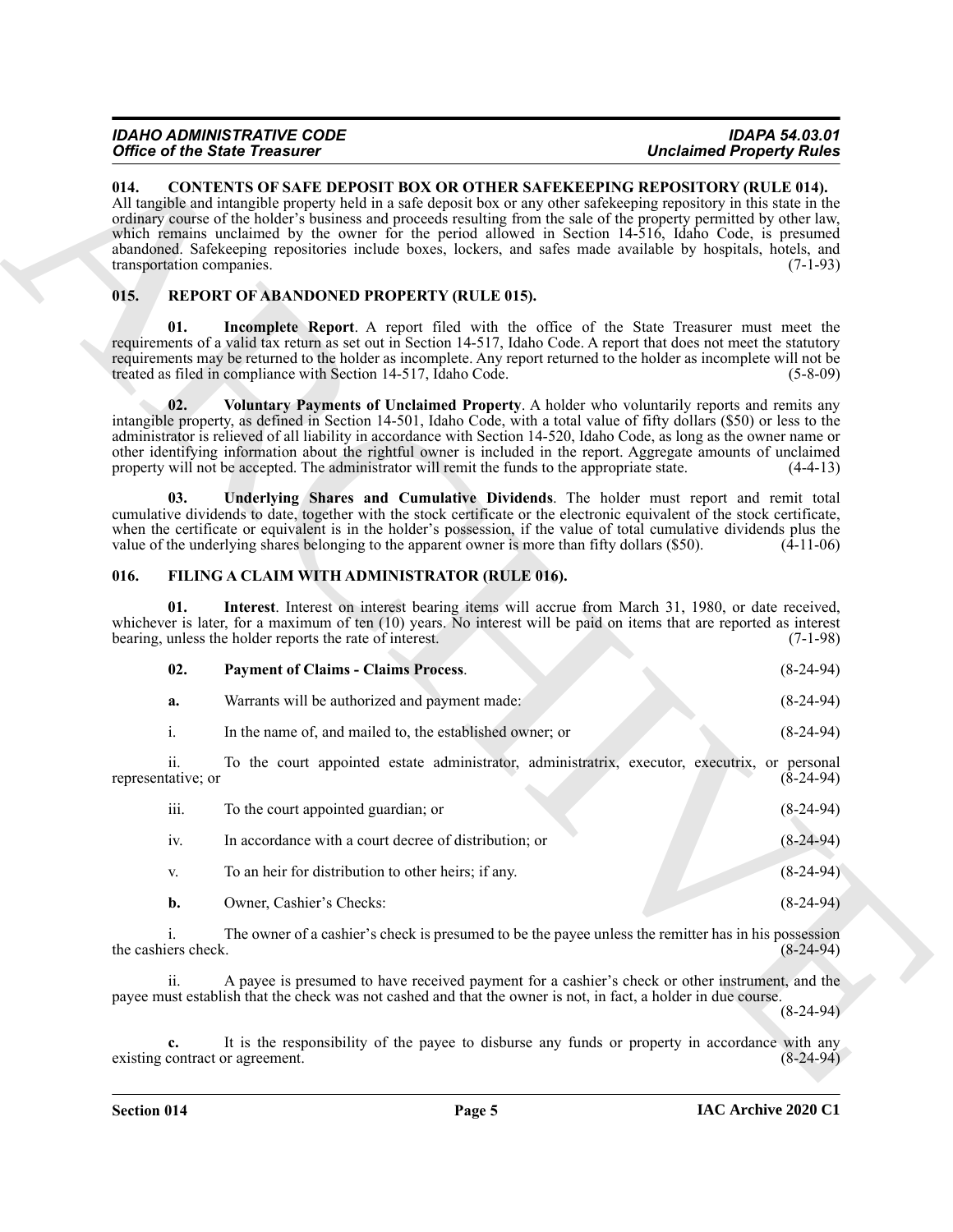**d.** When one (1) claimant, who has proven that he has an interest in the unclaimed property, has been paid the full amount of unclaimed property held by the office of the State Treasurer, there is no requirement that the office of the State Treasurer pay other subsequent claimants. The office of the State Treasurer is not required to locate all heirs of owners of unclaimed property. (7-1-98)

**e.** If there are two (2) or more owners of unclaimed property, or the reported account is in the name of the tenants in common, or the holder report does not specify the percentage or share of co-owners, the office of the State Treasurer will pay each owner an equal share of the account. (7-1-98)

**f.** Approved utility deposit claim forms and proof of payment to the claimant shall be retained by the my for a period of seven (7) years from the date the claim is paid. (7-1-98) utility company for a period of seven  $(7)$  years from the date the claim is paid.

**g.** The burden is on the claimant to provide sufficient proof to establish the elements of the claim, and it is the claimant's responsibility to contact persons and to search out documents relating to the claim. (4-11-06)

#### <span id="page-5-5"></span><span id="page-5-0"></span>**017. ADDITIONS AND PENALTIES (RULE 017).**

Penalties and interest may be applied on all delinquent amounts reported or resulting from an audit. These additions and penalties are applicable, even though the delinquent account may be remitted directly from the holder to the owner. Interest is to be computed from the date that the property should have been reported regardless of any extension of time to file granted by the administrator under Section 14-517(4), Idaho Code. A penalty may be imposed if the report is filed after the approved extension date. In the appropriate circumstances, the office of the State Treasurer may waive penalties imposed. (5-8-09) State Treasurer may waive penalties imposed.

#### <span id="page-5-6"></span><span id="page-5-1"></span>**018. AGREEMENT TO LOCATE REPORTED PROPERTY (RULE 018).**

An approved claim for an account that the state has held less than twenty-four (24) months shall be remitted directly to the owner.  $(7-1-93)$ 

#### <span id="page-5-7"></span><span id="page-5-2"></span>**019. PAYMENT OF ABANDONED PROPERTY (RULE 019).**

All payments of abandoned property to the administrator must be paid by electronic funds transfer whenever the amount due is one hundred thousand dollars (\$100,000) or greater, in accordance with Sections 67-2026 and 67- 2026A, Idaho Code.

#### <span id="page-5-10"></span><span id="page-5-3"></span>**020. WELFARE AND PENSION PLANS COVERED UNDER ERISA (RULE 020).**

<span id="page-5-12"></span><span id="page-5-11"></span>**01. In General**. An obligation to pay a benefit under a welfare benefit plan normally does not arise until a demand is made by the participant (or beneficiary) which is honored (or required to be honored) by the plan administrator. With respect to pension benefit plans, an obligation to pay a benefit normally does not become fixed and certain until payment of the benefit is required under ERISA or under the plan, whichever is earlier. (7-1-98)

Office of the Sinke Treasurer<br>
The charge of Urbanism speller proves flat is has at the state of the state of the state<br>
relation to the charge of Urbanism speller and the state of the state of the state of the state of t **02. Special Rule Relating to Unclaimed Pension Benefits**. Account balances otherwise payable to a participant or beneficiary under a qualified retirement plan are not required to be reported to or paid over to the state of Idaho if the participant or beneficiary cannot be located and the plan document provides for the treatment of the unclaimed account balance. For example, an ERISA covered pension benefit plan or trust subject to, and in compliance with, the anti-forfeiture provisions of Section 411(a), Internal Revenue Code, is not required to report or pay over to Idaho any accrued benefit that is not payable to the participant or beneficiary under a plan provision that qualifies as a "permitted forfeiture" under Section 411(a)(3), Internal Revenue Code, and Treasury Regulation Section 1.411(a)-4(b).  $(7-1-98)$ 

#### <span id="page-5-8"></span><span id="page-5-4"></span>**021. PROPERTY HELD FOR DECEASED OWNERS (RULE 021).**

If the listed owner is deceased, the claimant must provide a copy of the death certificate. Other required documentation includes, but is not limited to: (4-6-05)

<span id="page-5-9"></span>**01. Property Valued at Five Thousand Dollars or More**. For property valued at five thousand dollars (\$5,000) or more, a certified copy of letters of administration or letters testamentary naming claimant as the personal representative of the listed owner, or a certified copy of the decree of distribution of the estate of the listed owner, determining claimant's entitlement to receive unclaimed property. If a court did not order the distribution of the estate,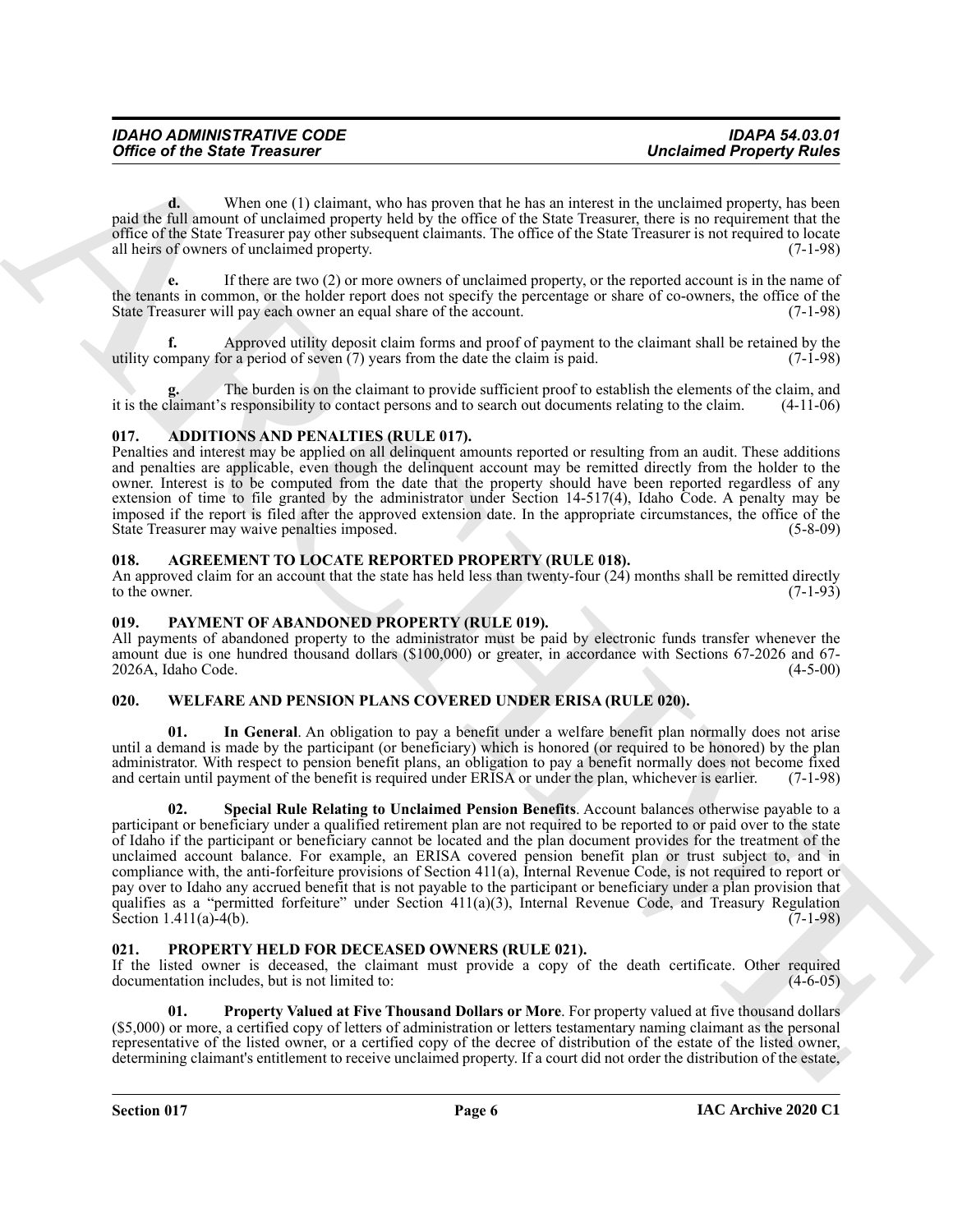## *IDAHO ADMINISTRATIVE CODE IDAPA 54.03.01*

<span id="page-6-1"></span>the administrator will consider other documentation provided it is sufficient to establish the identity of the claimant as the rightful heir of the owner. (4-6-05) the rightful heir of the owner.

Office of the State Yearnester<br>
the maintained Property Model and Journal of the provided is a subjected to solve the state of the change of<br>
the replaced behavior of the change of the change of the change of<br>
the change **02. Property Valued at Less than Five Thousand Dollars**. For property valued at less than five thousand dollars  $(\$5,000)$ , a signed affidavit executed by the claimant, stating that:  $(4-6-05)$ **a.** The claimant is entitled to receive unclaimed property; (4-6-05) **b.** The reason for entitlement to such property; i.e., the exact relationship with the listed owner and the basis of the entitlement; (4-6-05) **c.** That there has been no probate of the estate of the deceased owner; (4-6-05) **d.** That no such probate is contemplated; and (4-6-05)

**e.** That claimant will indemnify the state for any loss, including attorney fees, should another claimant orior right to the property. (4-6-05) assert a prior right to the property.

<span id="page-6-0"></span>**022. -- 999. (RESERVED)**